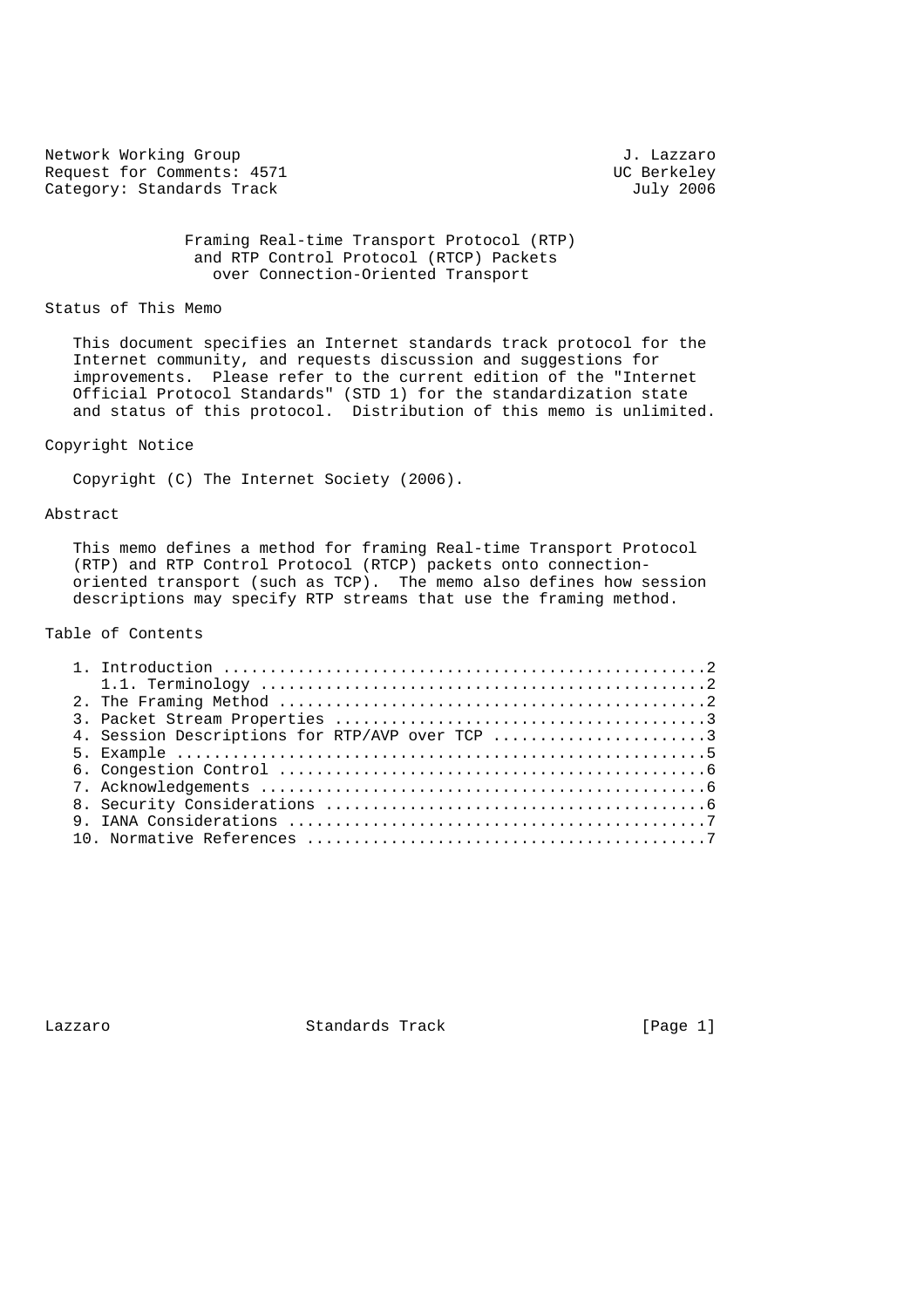#### 1. Introduction

 The Audio/Video Profile (AVP, [RFC3550]) for the Real-time Transport Protocol (RTP, [RFC3551]) does not define a method for framing RTP and RTP Control Protocol (RTCP) packets onto connection-oriented transport protocols (such as TCP). However, earlier versions of RTP/AVP did define a framing method, and this method is in use in several implementations.

 In this memo, we document the framing method that was defined by earlier versions of RTP/AVP. In addition, we introduce a mechanism for a session description [SDP] to signal the use of the framing method. Note that session description signalling for the framing method is new and was not defined in earlier versions of RTP/AVP.

### 1.1. Terminology

 The key words "MUST", "MUST NOT", "REQUIRED", "SHALL", "SHALL NOT", "SHOULD", "SHOULD NOT", "RECOMMENDED", "MAY", and "OPTIONAL" in this document are to be interpreted as described in BCP 14, RFC 2119 [RFC2119].

# 2. The Framing Method

Figure 1 defines the framing method.

|        |  |  |  |  |  |  |  |  |  |  |  |  |  |  |  |  |  |  |  |                    |  |  |  |  |  |  |  |  | 0 1 2 3 4 5 6 7 8 9 0 1 2 3 4 5 6 7 8 9 0 1 2 3 4 5 6 7 8 9 0 1 |  |
|--------|--|--|--|--|--|--|--|--|--|--|--|--|--|--|--|--|--|--|--|--------------------|--|--|--|--|--|--|--|--|-----------------------------------------------------------------|--|
| LENGTH |  |  |  |  |  |  |  |  |  |  |  |  |  |  |  |  |  |  |  | RTP or RTCP packet |  |  |  |  |  |  |  |  |                                                                 |  |
|        |  |  |  |  |  |  |  |  |  |  |  |  |  |  |  |  |  |  |  |                    |  |  |  |  |  |  |  |  |                                                                 |  |

Figure 1: The bit field definition of the framing method

 A 16-bit unsigned integer LENGTH field, coded in network byte order (big-endian), begins the frame. If LENGTH is non-zero, an RTP or RTCP packet follows the LENGTH field. The value coded in the LENGTH field MUST equal the number of octets in the RTP or RTCP packet. Zero is a valid value for LENGTH, and it codes the null packet.

 This framing method does not use frame markers (i.e., an octet of constant value that would precede the LENGTH field). Frame markers are useful for detecting errors in the LENGTH field. In lieu of a frame marker, receivers SHOULD monitor the RTP and RTCP header fields whose values are predictable (for example, the RTP version number). See Appendix A.1 of [RFC3550] for additional guidance.

Lazzaro Standards Track [Page 2]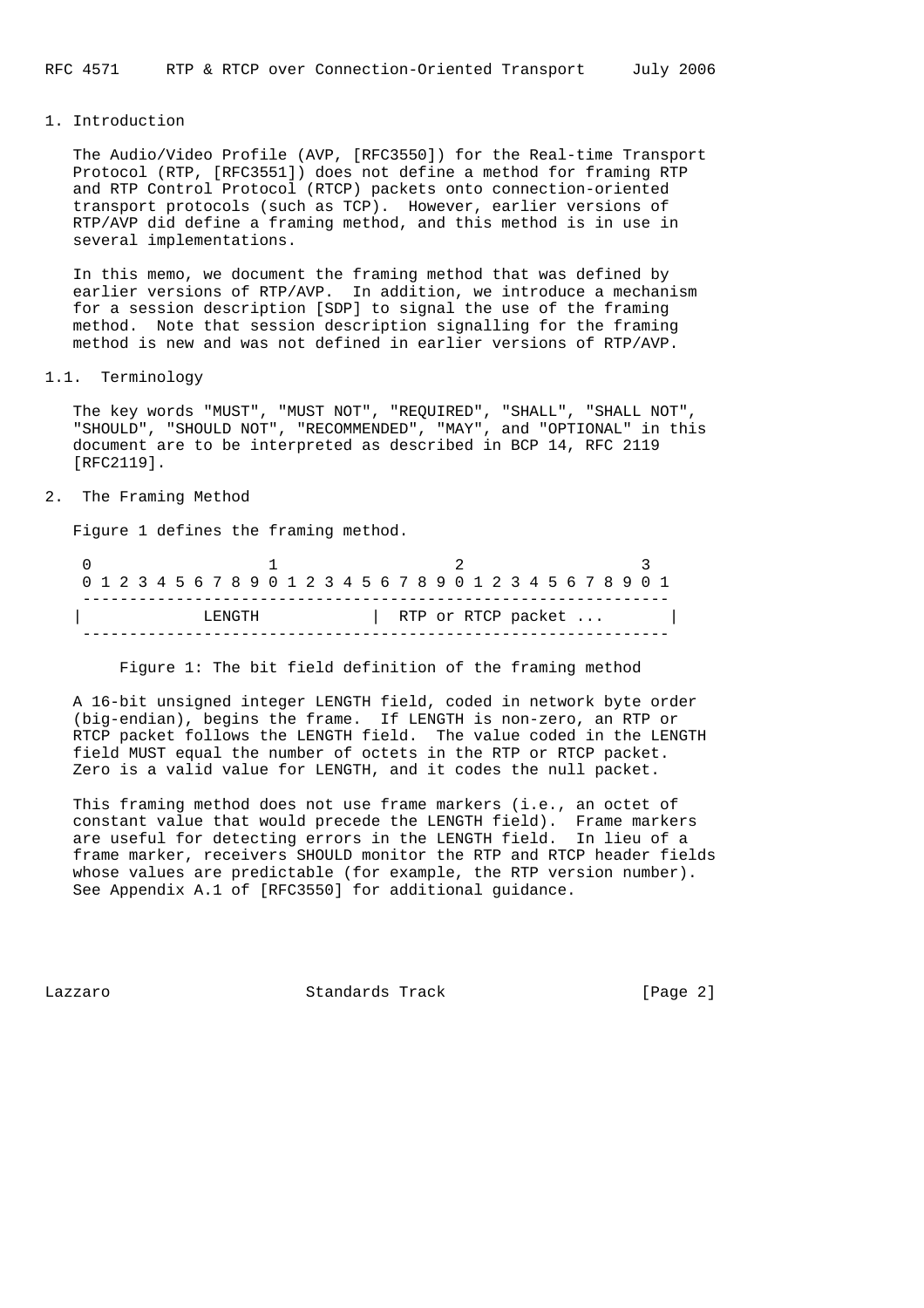3. Packet Stream Properties

 In most respects, the framing method does not specify properties above the level of a single packet. In particular, Section 2 does not specify the following:

Bi-directional issues

 Section 2 defines a framing method for use in one direction on a connection. The relationship between framed packets flowing in a defined direction and in the reverse direction is not specified.

Packet loss and reordering

 The reliable nature of a connection does not imply that a framed RTP stream has a contiguous sequence number ordering. For example, if the connection is used to tunnel a UDP stream through a network middlebox that only passes TCP, the sequence numbers in the framed stream reflect any packet loss or reordering on the UDP portion of the end-to-end flow.

Out-of-band semantics

 Section 2 does not define the RTP or RTCP semantics for closing a TCP socket, or of any other "out of band" signal for the connection.

 Memos that normatively include the framing method MAY specify these properties. For example, Section 4 of this memo specifies these properties for RTP/AVP sessions specified in session descriptions.

 In one respect, the framing protocol does indeed specify a property above the level of a single packet. If a direction of a connection carries RTP packets, the streams carried in this direction MUST support the use of multiple synchronization sources (SSRCs) in those RTP packets. If a direction of a connection carries RTCP packets, the streams carried in this direction MUST support the use of multiple SSRCs in those RTCP packets.

4. Session Descriptions for RTP/AVP over TCP

 Session management protocols that use the Session Description Protocol [SDP] in conjunction with the Offer/Answer Protocol [RFC3264] MUST use the methods described in [COMEDIA] to set up RTP/AVP streams over TCP. In this case, the use of Offer/Answer is REQUIRED, as the setup methods described in [COMEDIA] rely on Offer/Answer.

Lazzaro Standards Track [Page 3]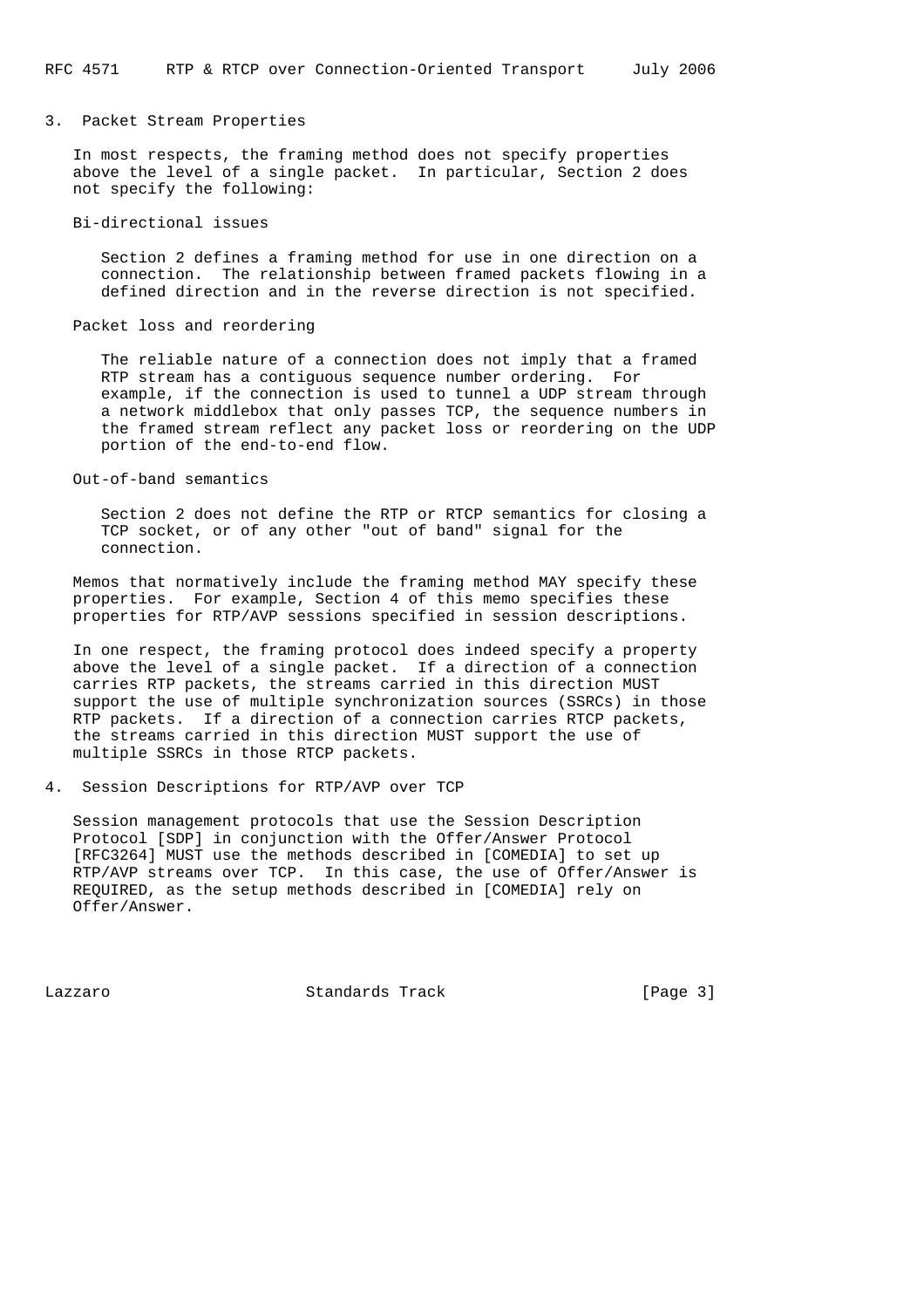In principle, [COMEDIA] is capable of setting up RTP sessions for any RTP profile. In practice, each profile has unique issues that must be considered when applying [COMEDIA] to set up streams for the profile.

 In this memo, we restrict our focus to the Audio/Video Profile (AVP, [RFC3551]). Below, we define a token value ("TCP/RTP/AVP") that signals the use of RTP/AVP in a TCP session. We also define the operational procedures that a TCP/RTP/AVP stream MUST follow.

 We expect that other standards-track memos will appear to support the use of the framing method with other RTP profiles. The support memo for a new profile MUST define a token value for the profile, using the style we used for AVP. Thus, for profile xyz, the token value MUST be "TCP/RTP/xyz". The memo SHOULD adopt the operational procedures we define below for AVP, unless these procedures are in some way incompatible with the profile.

 The remainder of this section describes how to setup and use an AVP stream in a TCP session. Figure 2 shows the syntax of a media (m=) line [SDP] of a session description:

"m=" media SP port ["/" integer] SP proto 1\*(SP fmt) CRLF

Figure 2: Syntax for an SDP media (m=) line (from [SDP])

 The <proto> token value "TCP/RTP/AVP" specifies an RTP/AVP [RFC3550] [RFC3551] stream that uses the framing method over TCP.

The <fmt> tokens that follow <proto> MUST be unique unsigned integers in the range 0 to 127. The <fmt> tokens specify an RTP payload type associated with the stream.

 In all other respects, the session description syntax for the framing method is identical to [COMEDIA].

The TCP <port> on the media line carries RTP packets. If a media stream uses RTCP, a second connection carries RTCP packets. The port for the RTCP connection is chosen using the algorithms defined in [SDP] or by the mechanism defined in [RFC3605].

 The TCP connections MAY carry bi-directional traffic, following the semantics defined in [COMEDIA]. Both directions of a connection MUST carry the same type of packets (RTP or RTCP). The packets MUST exclusively code the RTP or RTCP streams specified on the media line(s) associated with the connection.

Lazzaro Standards Track [Page 4]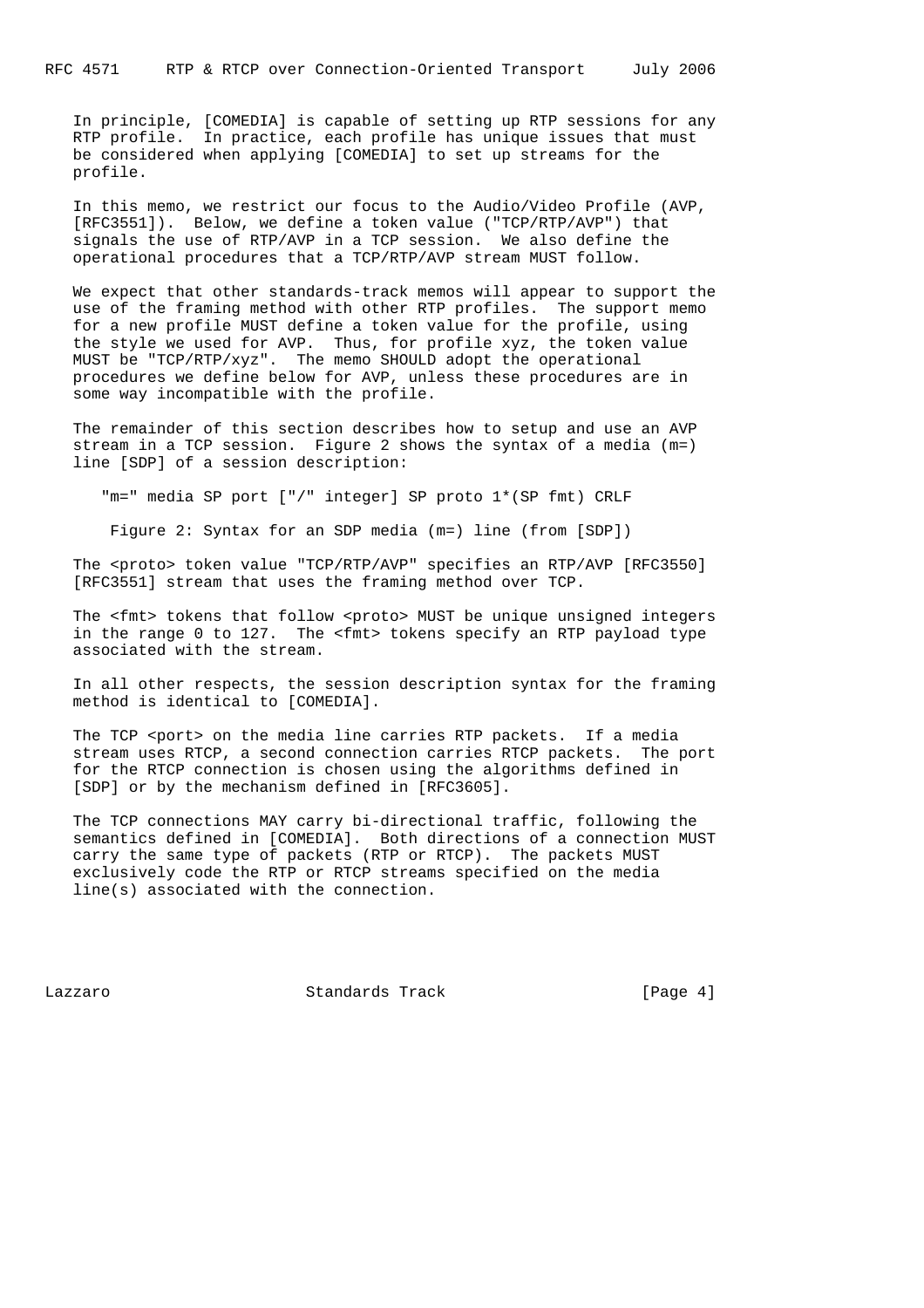As noted in [RFC3550], the use of RTP without RTCP is strongly discouraged. However, if a sender does not wish to send RTCP packets in a media session, the sender MUST add the lines "b=RS:0" AND "b=RR:0" to the media description (from [RFC3556]).

 If the session descriptions of the offer AND the answer both contain the "b=RS:0" AND "b=RR:0" lines, an RTCP TCP flow for the media session MUST NOT be created by either endpoint in the session. In all other cases, endpoints MUST establish two TCP connections for an RTP/AVP stream, one for RTP and one for RTCP.

 As described in [RFC3264], the use of the "sendonly" or "sendrecv" attribute in an offer (or answer) indicates that the offerer (or answerer) intends to send RTP packets on the RTP TCP connection. The use of the "recvonly" or "sendrecv" attributes in an offer (or answer) indicates that the offerer (or answerer) wishes to receive RTP packets on the RTP TCP connection.

5. Example

 The session descriptions in Figures 3 and 4 define a TCP RTP/AVP session.

 $v=0$  o=first 2520644554 2838152170 IN IP4 first.example.net s=Example  $t=0$  0 c=IN IP4 192.0.2.105 m=audio 9 TCP/RTP/AVP 11 a=setup:active a=connection:new

Figure 3: TCP session description for the first participant

 $v=0$  o=second 2520644554 2838152170 IN IP4 second.example.net s=Example  $t=0$  0 c=IN IP4 192.0.2.94 m=audio 16112 TCP/RTP/AVP 10 11 a=setup:passive a=connection:new

Figure 4: TCP session description for the second participant

 The session descriptions define two parties that participate in a connection-oriented RTP/AVP session. The first party (Figure 3) is capable of receiving stereo L16 streams (static payload type 11).

Lazzaro Standards Track [Page 5]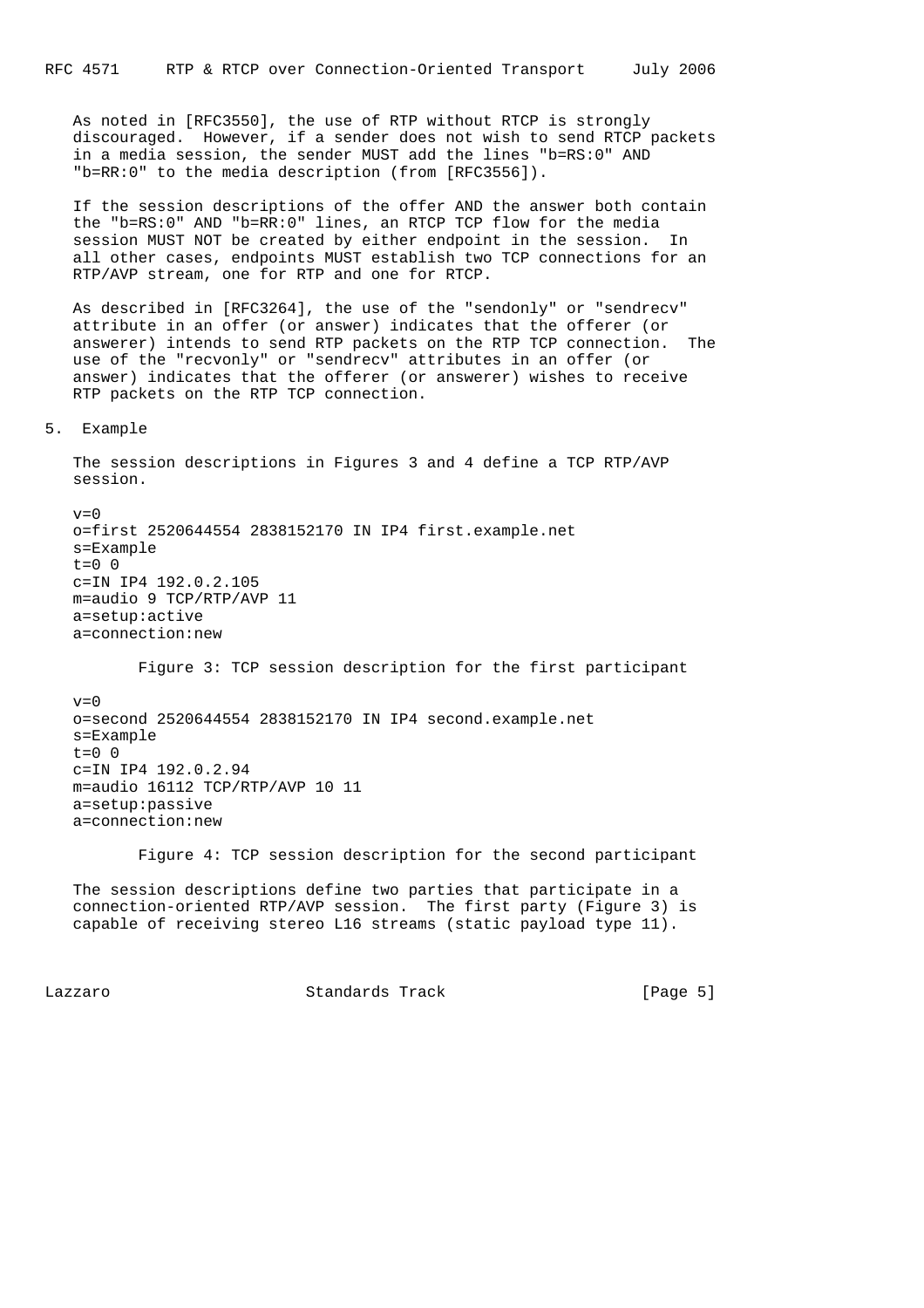The second party (Figure 4) is capable of receiving mono (static payload type 10) or stereo L16 streams.

 The "setup" attribute in Figure 3 specifies that the first party is "active" and initiates connections, and the "setup" attribute in Figure 4 specifies that the second party is "passive" and accepts connections [COMEDIA].

 The first party connects to the network address (192.0.2.94) and port (16112) of the second party. Once the connection is established, it is used bi-directionally: the first party sends framed RTP packets to the second party in one direction of the connection, and the second party sends framed RTP packets to the first party in the other direction of the connection.

 The first party also initiates an RTCP TCP connection to port 16113 (16112 + 1, as defined in [SDP]) of the second party. Once the connection is established, the first party sends framed RTCP packets to the second party in one direction of the connection, and the second party sends framed RTCP packets to the first party in the other direction of the connection.

#### 6. Congestion Control

 The RTP congestion control requirements are defined in [RFC3550]. As noted in [RFC3550], all transport protocols used on the Internet need to address congestion control in some way, and RTP is not an exception.

 In addition, the congestion control requirements for the Audio/Video Profile are defined in [RFC3551]. The basic congestion control requirement defined in [RFC3551] is that RTP sessions should compete fairly with TCP flows that share the network. As the framing method uses TCP, it competes fairly with other TCP flows by definition.

### 7. Acknowledgements

 This memo, in part, documents discussions on the AVT mailing list about TCP and RTP. Thanks to all of the participants in these discussions.

## 8. Security Considerations

 Implementors should carefully read the Security Considerations sections of the RTP [RFC3550] and RTP/AVP [RFC3551] documents, as most of the issues discussed in these sections directly apply to RTP streams framed over TCP.

Lazzaro Standards Track [Page 6]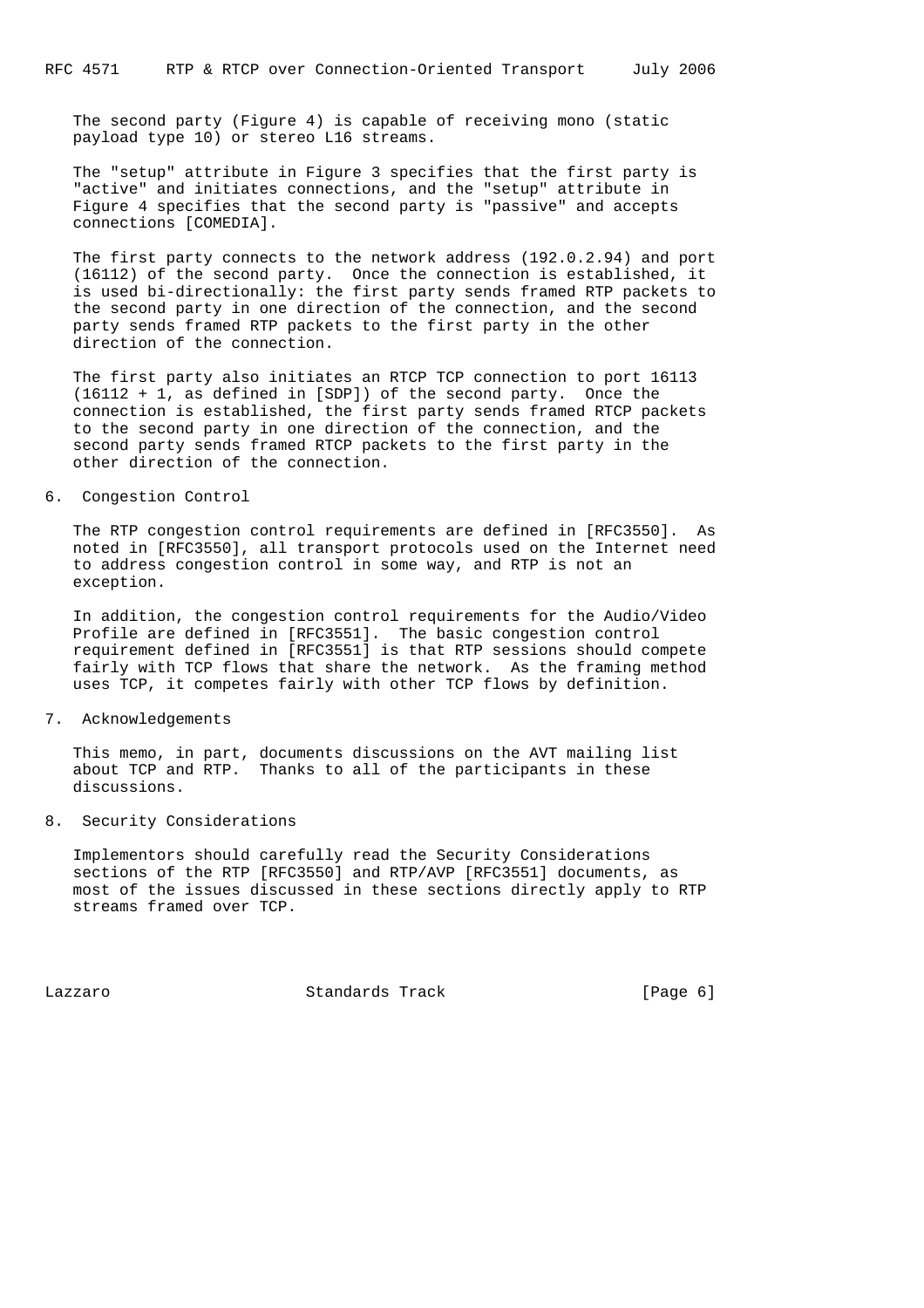Session descriptions that specify connection-oriented media sessions (such as the example session shown in Figures 3 and 4 of Section 5) raise unique security concerns for streaming media. The Security Considerations section of [COMEDIA] describes these issues in detail.

 Below, we discuss security issues that are unique to the framing method defined in Section 2.

 Attackers may send framed packets with large LENGTH values to exploit security holes in applications. For example, a C implementation may declare a 1500-byte array as a stack variable, and use LENGTH as the bound on the loop that reads the framed packet into the array. This code would work fine for friendly applications that use Etherframe sized RTP packets, but may be open to exploit by an attacker. Thus, an implementation needs to handle packets of any length, from a NULL packet (LENGTH == 0) to the maximum-length packet holding 64K octets  $(LENGTH = 0xFFFF)$ .

9. IANA Considerations

 [SDP] defines the syntax of session description media lines. We reproduce this definition in Figure 2 of Section 4 of this memo. In Section 4, we define a new token value for the <proto> field of media lines: "TCP/RTP/AVP". Section 4 specifies the semantics associated with the <proto> field token, and Section 5 shows an example of its use in a session description.

- 10. Normative References
	- [RFC3550] Schulzrinne, H., Casner, S., Frederick, R., and V. Jacobson, "RTP: A Transport Protocol for Real-Time Applications", STD 64, RFC 3550, July 2003.
	- [RFC3551] Schulzrinne, H. and S. Casner, "RTP Profile for Audio and Video Conferences with Minimal Control", STD 65, RFC 3551, July 2003.
	- [COMEDIA] Yon, D. and G. Camarillo, "TCP-Based Media Transport in the Session Description Protocol (SDP)", RFC 4145, September 2005.
	- [SDP] Handley, M., Jacobson, V., and C. Perkins. "SDP: Session Description Protocol", RFC 4566, July 2006.
	- [RFC2119] Bradner, S., "Key words for use in RFCs to Indicate Requirement Levels", BCP 14, RFC 2119, March 1997.

Lazzaro Standards Track [Page 7]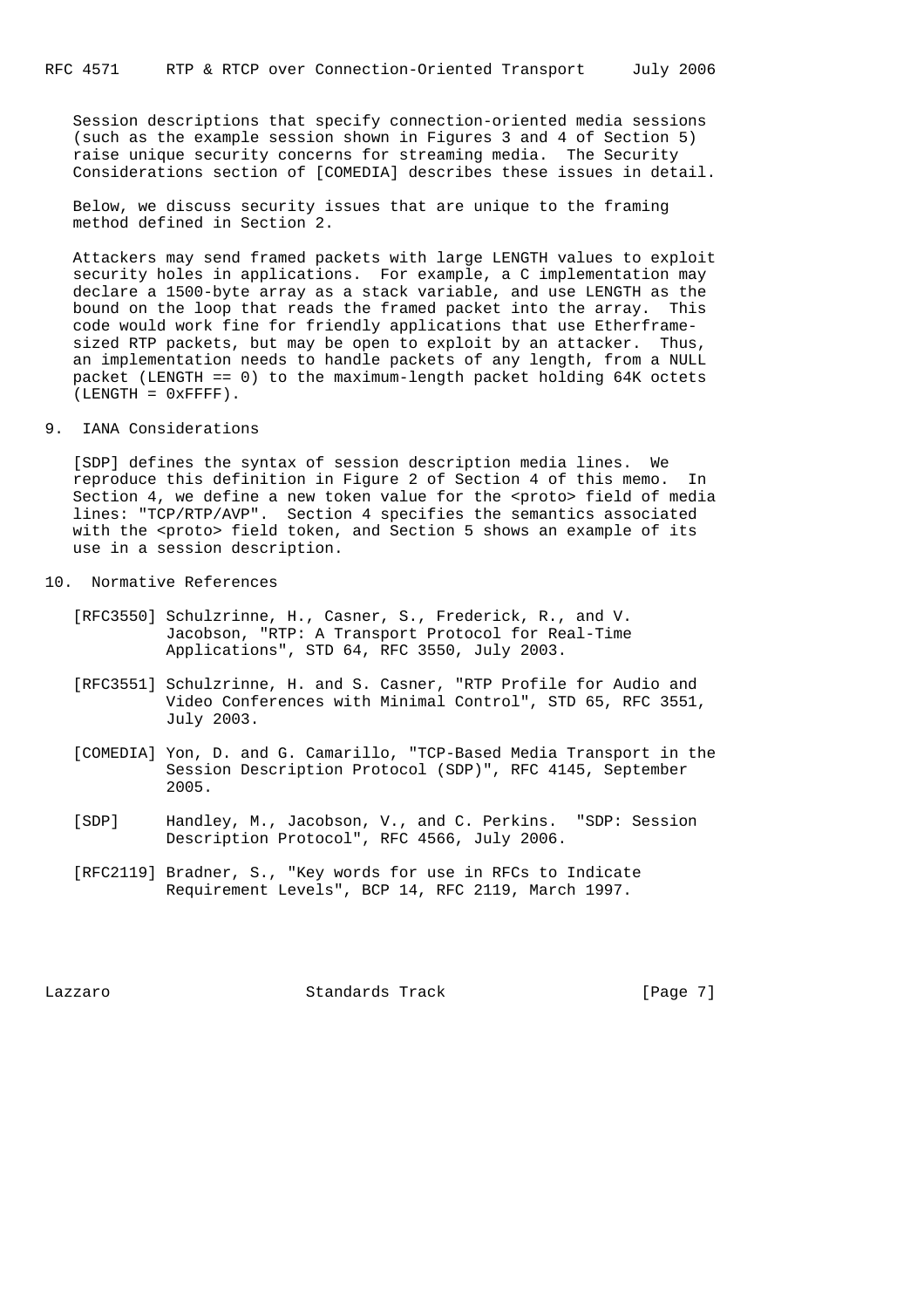- [RFC3264] Rosenberg, J. and H. Schulzrinne, "An Offer/Answer Model with Session Description Protocol (SDP)", RFC 3264, June 2002.
- [RFC3605] Huitema, C., "Real Time Control Protocol (RTCP) attribute in Session Description Protocol (SDP)", RFC 3605, October 2003.
- [RFC3556] Casner, S., "Session Description Protocol (SDP) Bandwidth Modifiers for RTP Control Protocol (RTCP) Bandwidth", RFC 3556, July 2003.

Author's Address

 John Lazzaro UC Berkeley CS Division 315 Soda Hall Berkeley CA 94720-1776

EMail: lazzaro@cs.berkeley.edu

Lazzaro Standards Track [Page 8]